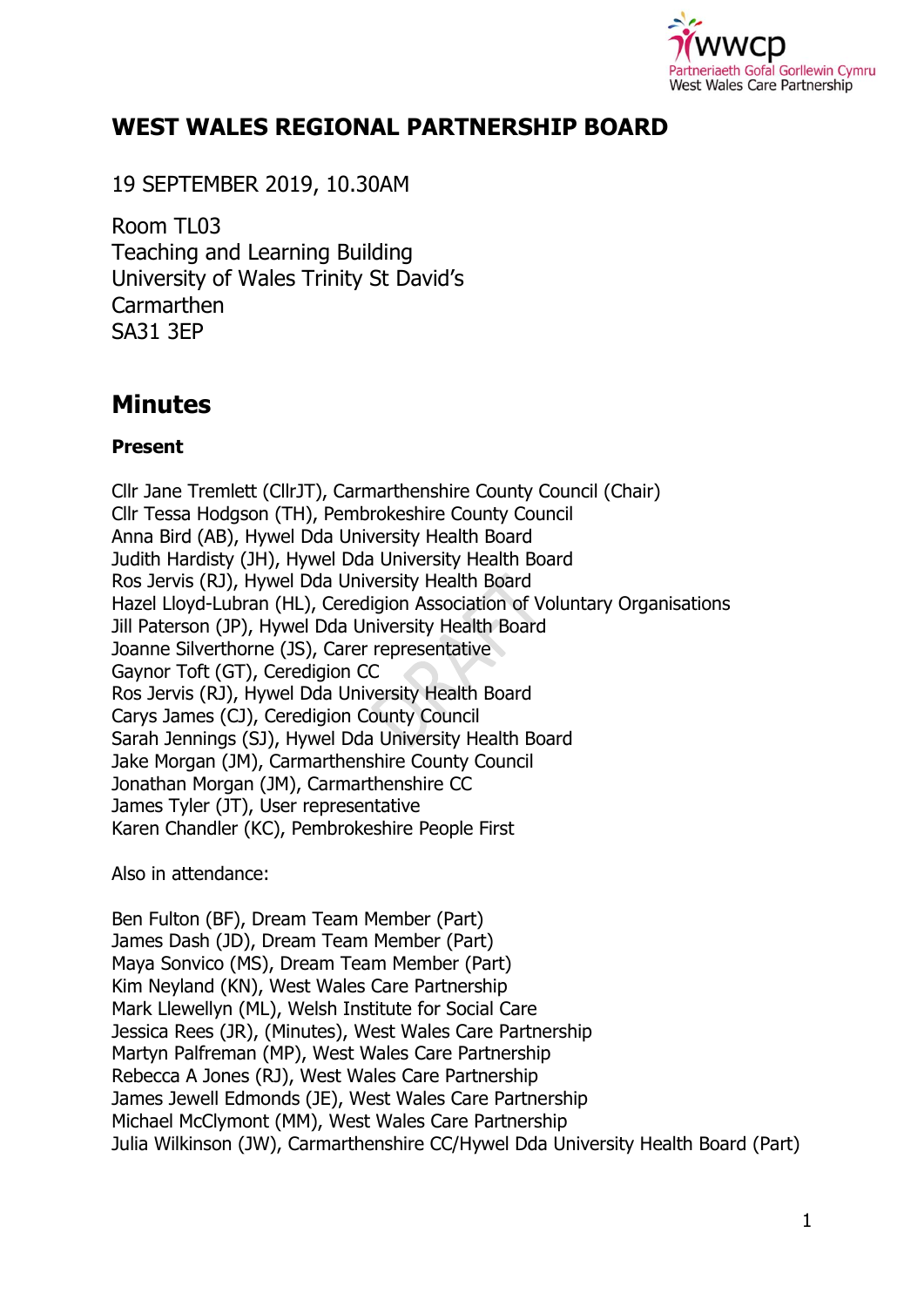# **Apologies**

Margaret Allen (MA), Carer representative (Part) Steven Griffiths (SG), Carer representative Jonathan Griffiths (JG), Pembrokeshire County Council Melanie Minty (MM), Care Forum Wales Gareth Morgans (GM), Carmarthenshire CC Cllr Alun Williams, (CllrAW), Ceredigion County Council Alan Thomas (AT), User representative Cathryn Thomas (CT), Social Care Wales

## **1. Welcome and introductions**

The Chair welcomed attendees to the meeting. Round table introductions followed.

# **2. Apologies**

Apologies were noted.

## **3. Minutes of previous meeting held on 18 July 2019 and Matters Arising**

The minutes were approved as a true and accurate record of the meeting. There were no matters arising.

JM requested that in future, meeting rooms should be sourced within partner buildings to avoid costs for room hire.

# **4. Membership update**

MP advised that the Chair had written to the Welsh Ambulance Service Trust (WAST) requesting a nominee to join the RPB.

Conversations were ongoing with Community Housing Cymru regarding the identification of representatives to sit on the Board.

## **5. West Wales Learning Disability Charter – Overview presentation**

Cllr JT welcomed the 'Dream Team', a group of people with learning disabilities formed to advice organisations on issues that matter and which had led on the development of the West Wales Learning Disability Charter. The Charter – the first of its kind in Wales – had been developed with funding from the Integrated Care Fund (ICF) and had been formally launched by the Deputy Minister for Health and Social Services and endorsed by the First Minister at the Pembrokeshire Show in the summer.

Following introductions from members and a brief outline of the Team's objectives, a video was shown providing further information on the content of the Charter and aspirations for rolling it out across the region and beyond.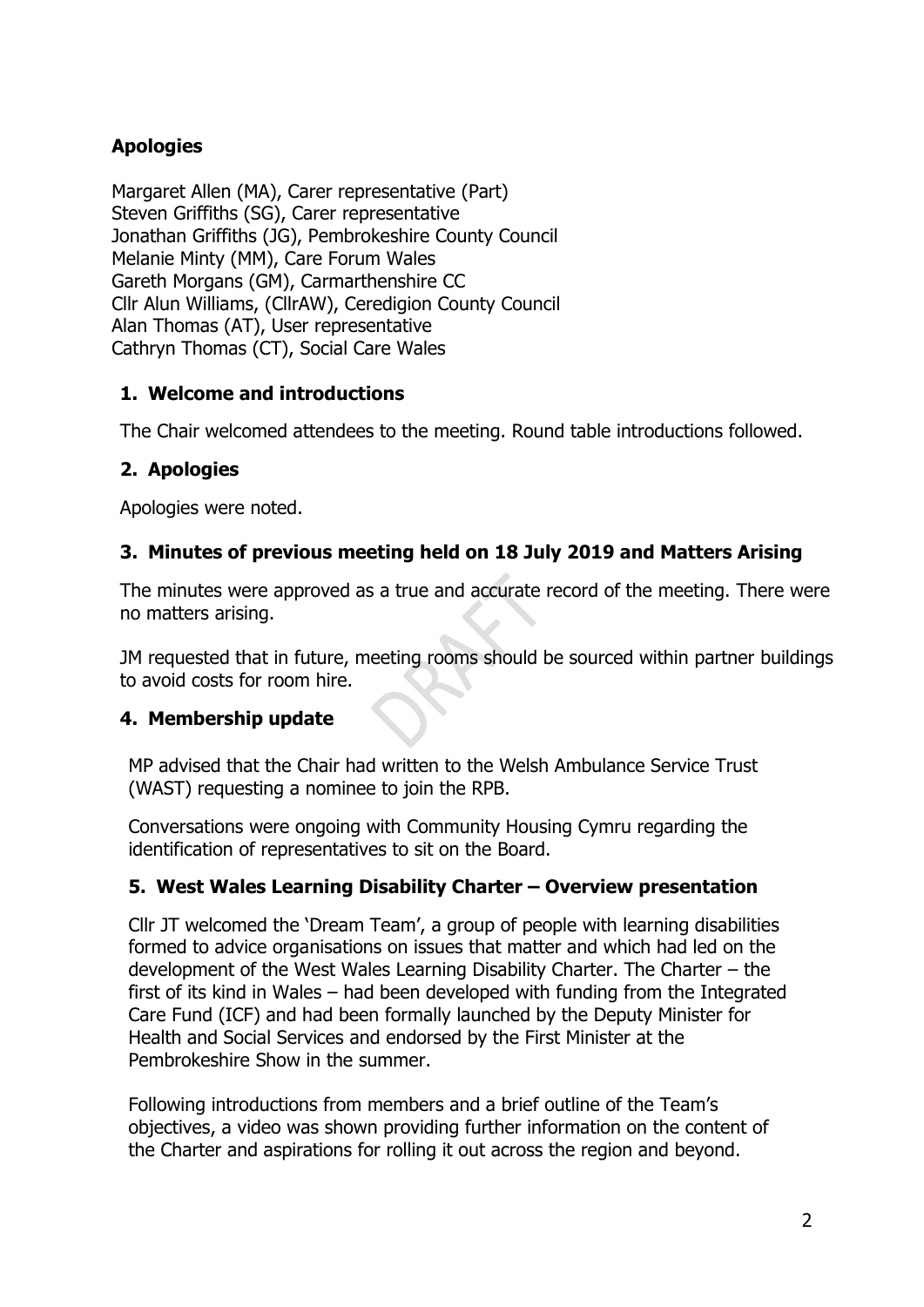It was agreed that the RPB would become signatories to the Charter, demonstrating its support and the full commitment of partners to its objectives. Cllr JT signed on behalf of the Board. KC requested that a photograph of the signing be sent to the Charter's email address. **ACTION: MM**

JH requested that an update be provided on the anniversary of the launch, to identify the impact of the Charter. The invitation was accepted and KC advised that audits undertaken to see whether signatories to the charter were implementing the improvements it set out, which would inform this update. **ACTION: KC/ MP**

The Team were commended on their work and it was noted that they had been shortlisted for an award under the Empowerment and Co-Production Category at the NHS Wales Awards that evening in Cardiff. The Chair wished the Team every success on behalf of the Board.

## **6. Regional Workforce Update**

Cllr JT introduced Rebecca Jones, Regional Workforce Programme Manager within the West Wales Care Partnership, who was in attendance to provide an update on the regional workforce programme.

The update provided information on the following areas of work:

- Development of a national Workforce Strategy for health and social care, led by Social Care Wales (SCW) and Health Education and Improvement Wales (HEIW), meeting a commitment within A Healthier Wales. The strategy would focus on seven core themes: Valuing and retaining our workforce; seamless working; digital; attraction and recruitment; education and learning; leadership; and workforce shape. Consultation on the draft strategy had recently closed and a response had been submitted on behalf of the Partnership. Development of a regional workforce strategy was planned which would broadly reflect the national themes and seek to secure an appropriately skilled and resourced workforce to deliver wider service transformation
- Establishment of a Regional Workforce Group, co-chaired by Lisa Gostling, Director of Workforce and Organisational Development for Hywel Dda UHB and Jonathan Griffiths and bringing together key professionals from across the region and the different sectors to take forward the workforce agenda. A facilitated forward planning session of the Group was scheduled for 27 September to identify opportunities and challenges and set regional priorities
- Development of a ground-breaking professional development for commissioners which would be rolled out over the coming period and include an accredited element alongside master classes focusing on key areas such as outcome-based commissioning and co-production
- A forthcoming review of recruitment initiatives within the region to identify effective practice, which would provide a basis for extensive engagement across sectors in the development of an improvement action plan for West **Wales**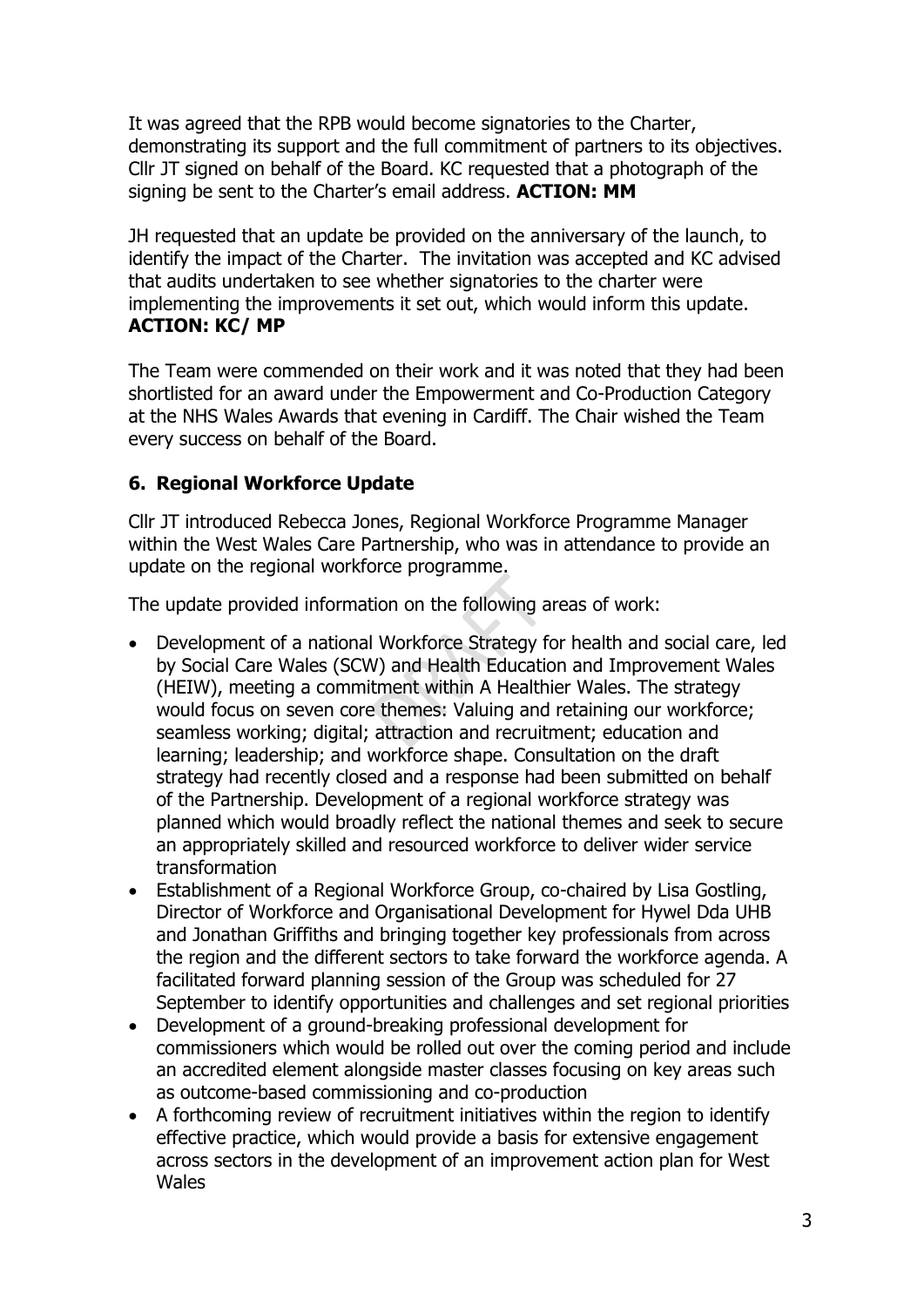- A training needs analysis focusing on dementia, funded through the ICF, which would inform professional development moving forward
- Work to consolidate and improve workforce planning across partner organisations
- Analysis of the training and development implications of Transformation Fund programmes so that opportunities and risks can be properly addressed

Following the presentation the following points were raised during discussion:

- The need for the region to be actively influence the final shape and delivery of the national workforce strategy. MP confirmed that was being progressed with SCW and HEIW.
- The requirement to address the issue of different terms and conditions and pay disparities across sectors through the national Workforce Strategy, to support integrated working. RJ confirmed that this had been identified as a priority.
- The critical nature of equipping staff to use available and developing digital infrastructure in providing care and support.
- The need for the Strategy to quickly address challenges around capacity and suitability of the workforce to avert an impending national crisis.
- The need for unpaid carers to be included in the scope of the Strategy given their contribution to the health and care system. RJ advised that this was a commitment in taking the Strategy forward.

Cllr JT thanked RJ for the presentation and a short break followed.

## **7. A Healthier West Wales Update**

MP provided an update on delivery of the Healthier West Wales programme funded through the Transformation Fund. He advised that extensive preparatory work had continued over the summer prior to commencement of delivery of the three funded programmes across the region and confirmed that the delivery phase would start in some areas imminently.

Members acknowledged the extensive work required in the set-up phase of large programmes of this nature and it was noted that this had also been the case in other regions, resulting in low levels of draw-down across the Fund to date. MP provided reassurance that delivery was on track for the remainder of the funding period, although there were obvious challenges in terms of realising benefits and evidencing impact within the relatively short timescales involved. He advised that the Minister for Health and Social Services had not yet responded to the Chair's recent request for an extension to the funding period and that this response would be chased. **ACTION: MP**

It was agreed that expenditure needed to be monitored closely moving forward and that opportunities should be taken where appropriate to reallocate slippage to other linked areas of work, including those that had been the subject of resubmitted bids on the summer in respect of which Welsh Government had yet to make decisions. MP confirmed that discussions were underway in relation to this.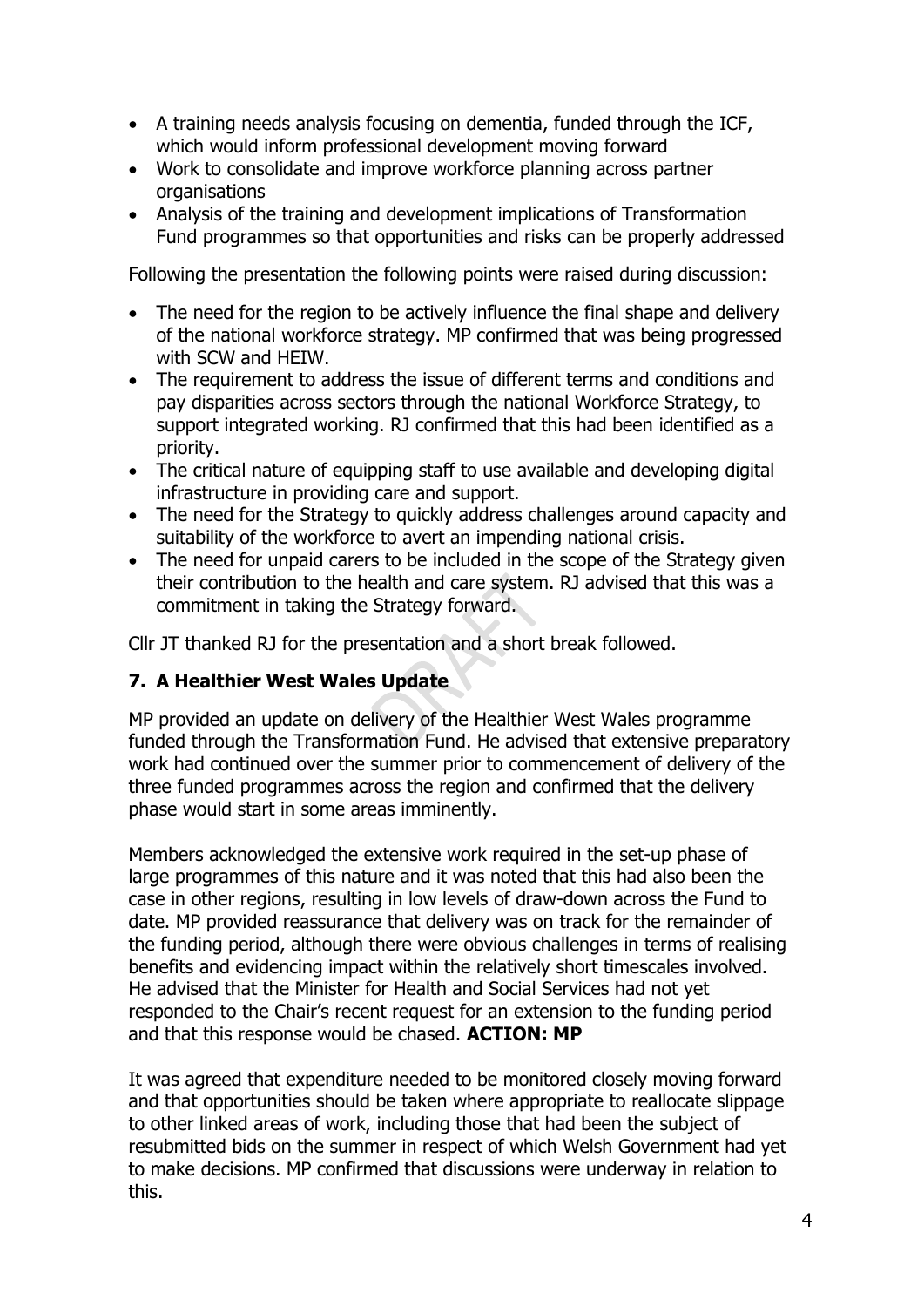JW was then welcomed to the meeting and provided members with an overview of a regional outcomes and benefits framework which was being devised to help partners assess the impact of individual funded programmes and their contribution to longer term 'global' outcomes which would form a 'dashboard' against which the partnership would be able to track progress in the future. She stressed that the framework would seek to capture benefits in terms of performance improvement, financial savings and, crucially, qualitative impact on the wellbeing of individuals involved in the funded programmes. The input of the RPB in the ongoing development of the framework and in considering its findings through the lifetime of the programmes would be vital. The framework would, over time, be extended across other programmes such as ICF and discussions were underway with colleagues in Hywel Dda UHB to ensure a consistent approach in relation to assessing impact of the 'Healthier Mid and West Wales' health and care strategy.

MP further advised that a tender was currently out for the appointment of external evaluators to undertake phased evaluation of the programme. They would be required to work with partners to refine the outcomes and benefits framework. Additional ring-fenced funding had also been made available to the partnership to establish a Regional Innovation and Improvement Coordination Hub to support evidence-based practice and sharing of successful models into the future. Steps would be taken to recruit to the hub over the autumn.

TH suggested that a process such as friends and family or trust pilot/ trip adviser style form might be created to capture individual impact of programmes. The involvement of individuals in designing such an approach would be vitally important.

MP advised of a further two A Healthier Wales roadshows, facilitated by Welsh Government and following on from a successful first event in Carmarthen on 8 September, attended by the Minister for Health and Social Services. Details of the remaining events were as follows:

- 8 October, 1-4pm Haverfordwest
- 25 November, 1-4pm- Aberystwyth

MP asked members to promote these events with colleagues.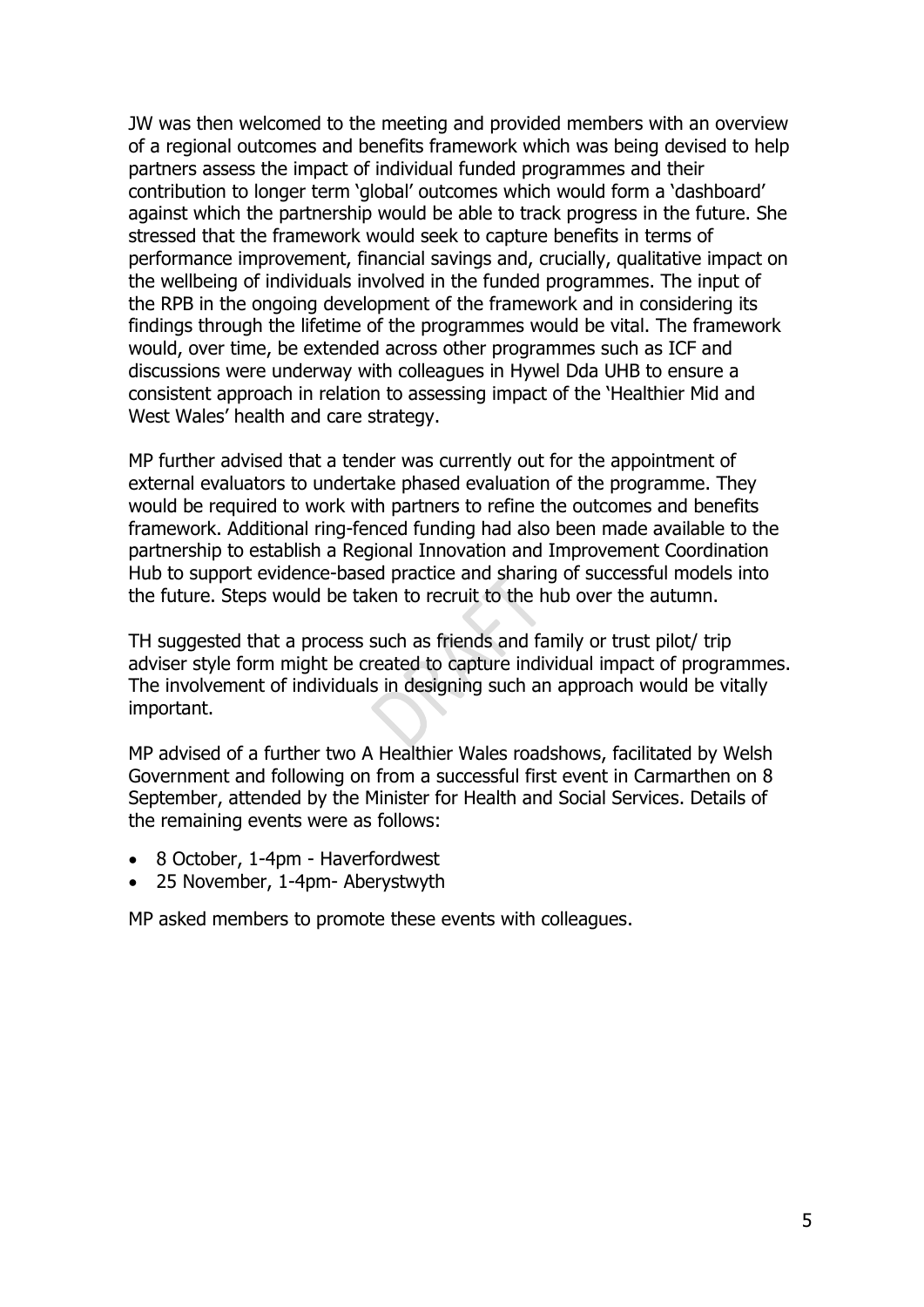## **8. Integrated Care Fund 2019-20 Update**

KN provided a brief update on the ICF Programme as follows:

#### Revenue

At the end of Quarter 2, spend and activity were broadly on course with no significant cause for concern.

#### Capital-

The first tranche of proposals had been approved by the Minister with a process agreed with Welsh Government colleagues to draw down funding incrementally in stages for larger schemes, rather than drawing down funding on final tendered costs. The first project to receive a grant offer was Green Acres in Carmarthen, for its full ICF allocation. The second project in receipt of a grant offer is Cylch Carron in Tregaron with £1 million being approved and  $£305,000$  received for the 1<sup>st</sup> stage of development in 2019-20.

The Discretionary Capital Programme had been submitted for ministerial approval. No queries have been received to date, with approval expected imminently.

HLL asked whether the board could have a more detailed report on how the revenue programme is progressing and whether some projects can be mainstreamed and funding freed up for alternative projects. **ACTION: KN**

Members asked whether MP could confirm the date that Welsh Government are submitting a response to the recent Wales Audit Office report on ICF. **ACTION: MP**

#### **9. RPB and Public Services Boards joint working**

Following initial feedback from the regional event for the RPB and Public Services Boards (PSBs) held in June at the previous meeting, MP presented a paper outlining areas identified for joint working moving forward. The paper would also be considered by the three PSBs during September.

These areas identified were as follows:

- TEC
- Continuous engagement
- Social and green solutions for health
- Connecting People, Kind Communities

MP advised that, if approved in principle by the RPB and three PSBs, work would be taken forward by the respective coordinators to develop more detailed proposals/ work plans for consideration and approval by each Board. The initial priority would be social and green solutions for health, which would be led by RJ.

Members approved the proposals.